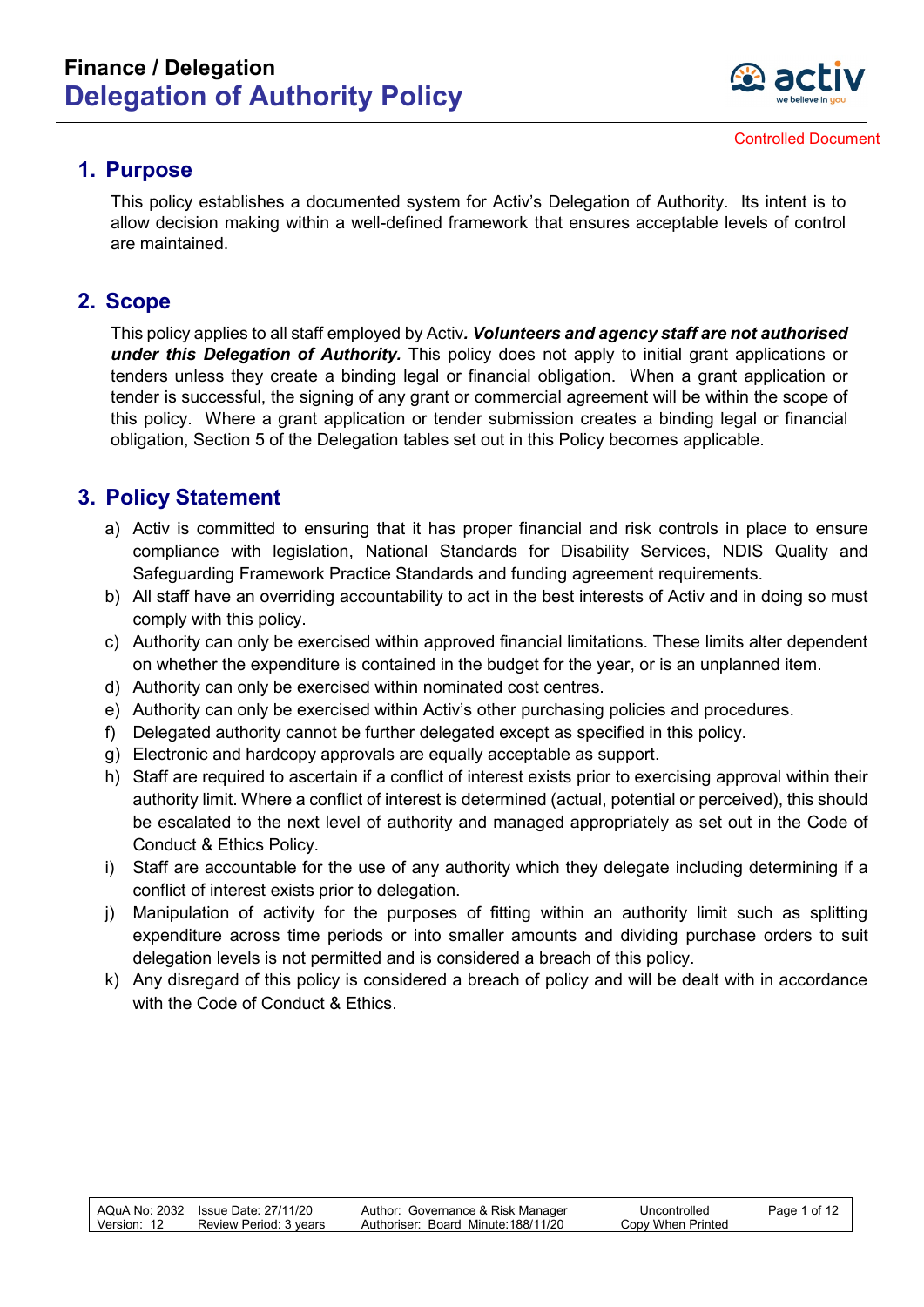

#### **4. Definitions**

*Assets*; property, plant and equipment, fixtures and fittings, vehicles and IT hardware and software which generate value over more than one financial year.

*Authority*; the power to determine or settle issues; and the right to control command and determine.

*Budgeted CAPEX;* Board approved expenditure (as part of the annual budget process) for investment in capital expenditure (assets).

**Contract**; the authority indicated refers to a single year of provision of goods or services/purchase unless specifically stated.

*Customer credit facilities;* the provision of a customer credit limit up to a specified amount to be paid as per Activ's credit terms.

*Delegation of Authority*; assigning authority, responsibility or task to a specific delegation level within Activ.

*Grants;* non-repayable funds or products disbursed by one party, often from a government department, corporation, foundation or trust, to a recipient given for a particular purpose*.* 

*Line Manager;* Activ staff who are people managers that are not Executive Team Direct Reports.

*MOU*; Memorandum of Understanding.

*OPEX*; operating expenditure incurred in one financial year.

*Real Property;* encompasses interests in land and fixtures or structures upon the land.

*Signatories;* persons who are authorised to sign or approve documents on behalf of Activ.

*Tender*; A written invitation sent to potential suppliers of a good or service to inform them about the information required for the buyer to choose among them. Issuing a tender document typically begins the tender process by which a business selects qualified and interested suppliers based on such things as their price, availability and proposed delivery terms.

**Unbudgeted CAPEX**; unapproved expenditure for investment in capital assets that has not been taken into account through the annual budget process.

#### **5. Key Related Policies and Documents**

- Constitution (AQuA 96)
- Chief Executive Officer Delegations Policy (AQuA 2010)
- [Purchasing Policy](http://activnet/Intralogic/content/174.pdf) (AQuA 174)
- Purchasing Procedure (AQuA 380)
- Records Management Manual (Contract Registration Policy) (AQuA 2790)
- Risk Management & Opportunity Policy (AQuA 304)
- Risk Management & Opportunity Framework (AQuA 431)
- Code of Conduct and Ethics Policy (AQuA 1687)
- NDIS Practice Standards and Quality Indicators (July 2018)

|             | AQuA No: 2032 Issue Date: 27/11/20 | Author: Governance & Risk Manager   | Uncontrolled      | Page 2 of 12 |
|-------------|------------------------------------|-------------------------------------|-------------------|--------------|
| Version: 12 | Review Period: 3 years             | Authoriser: Board Minute: 188/11/20 | Copy When Printed |              |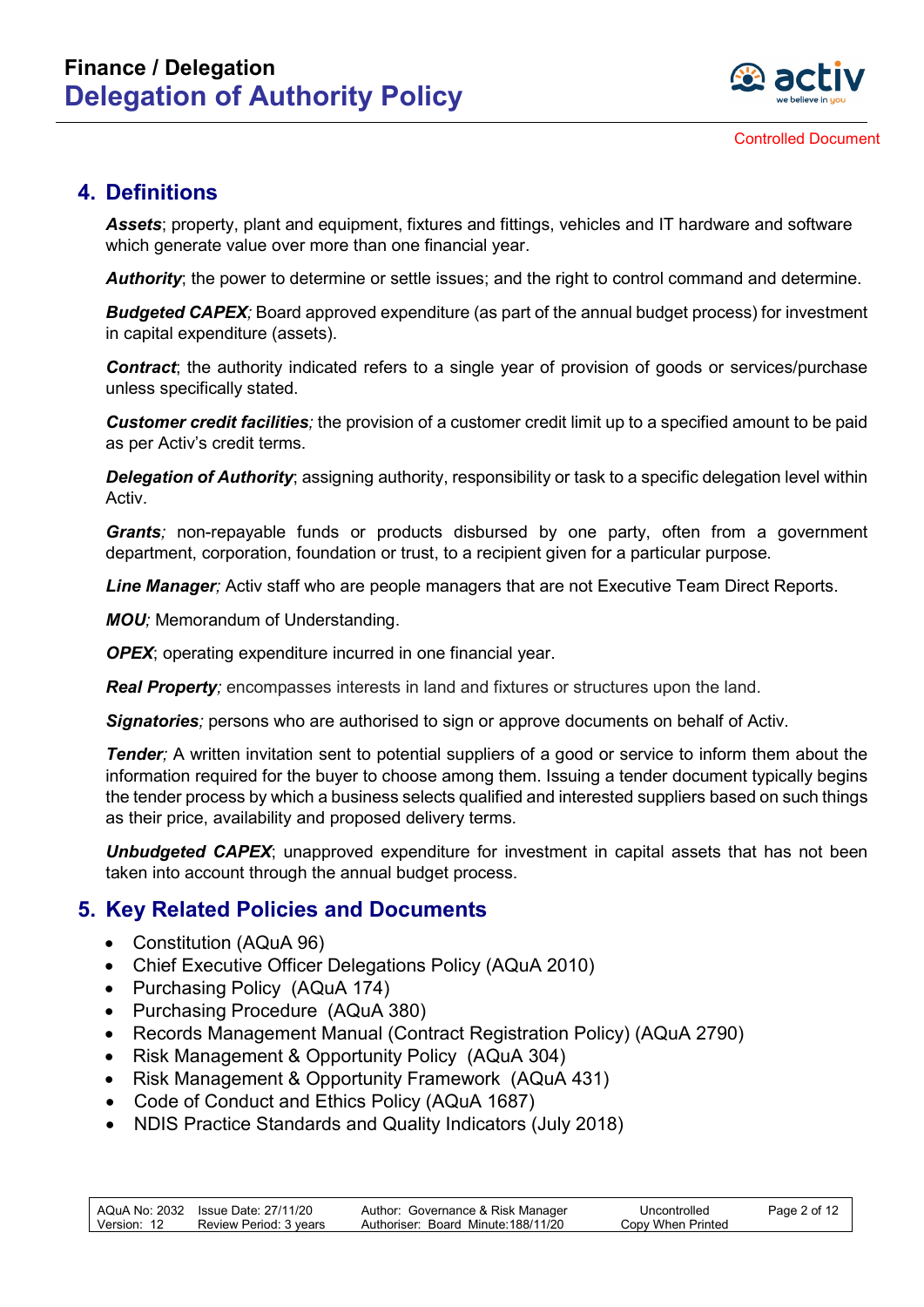

#### **6. Consultation Process**

- Activ Policy and Procedure Working Group
- Audit and Risk Committee
- Board
- Executive Team
- Executive Team Direct Reports
- Governance and Nominations Committee

#### **7. Role Abbreviations**

| <b>Abbreviation</b> | <b>Role</b>                            |
|---------------------|----------------------------------------|
| CEO                 | <b>Chief Executive Officer</b>         |
| <b>CPEM</b>         | Customer Planning & Engagement Manager |
| EA                  | <b>Executive Assistant</b>             |
| EM                  | <b>Executive Manager</b>               |
| EO                  | <b>Executive Officer</b>               |
| <b>ETDR</b>         | <b>Executive Team Direct Reports</b>   |
| <b>FM</b>           | <b>Finance Manager</b>                 |
| <b>FO</b>           | <b>Fleet Officer</b>                   |
| LM                  | Line Manager                           |
| <b>PC</b>           | <b>Property Coordinator</b>            |
| <b>PM</b>           | <b>Project Manager</b>                 |
| <b>POM</b>          | <b>Property Operations Manager</b>     |
|                     | <b>Team Leader</b>                     |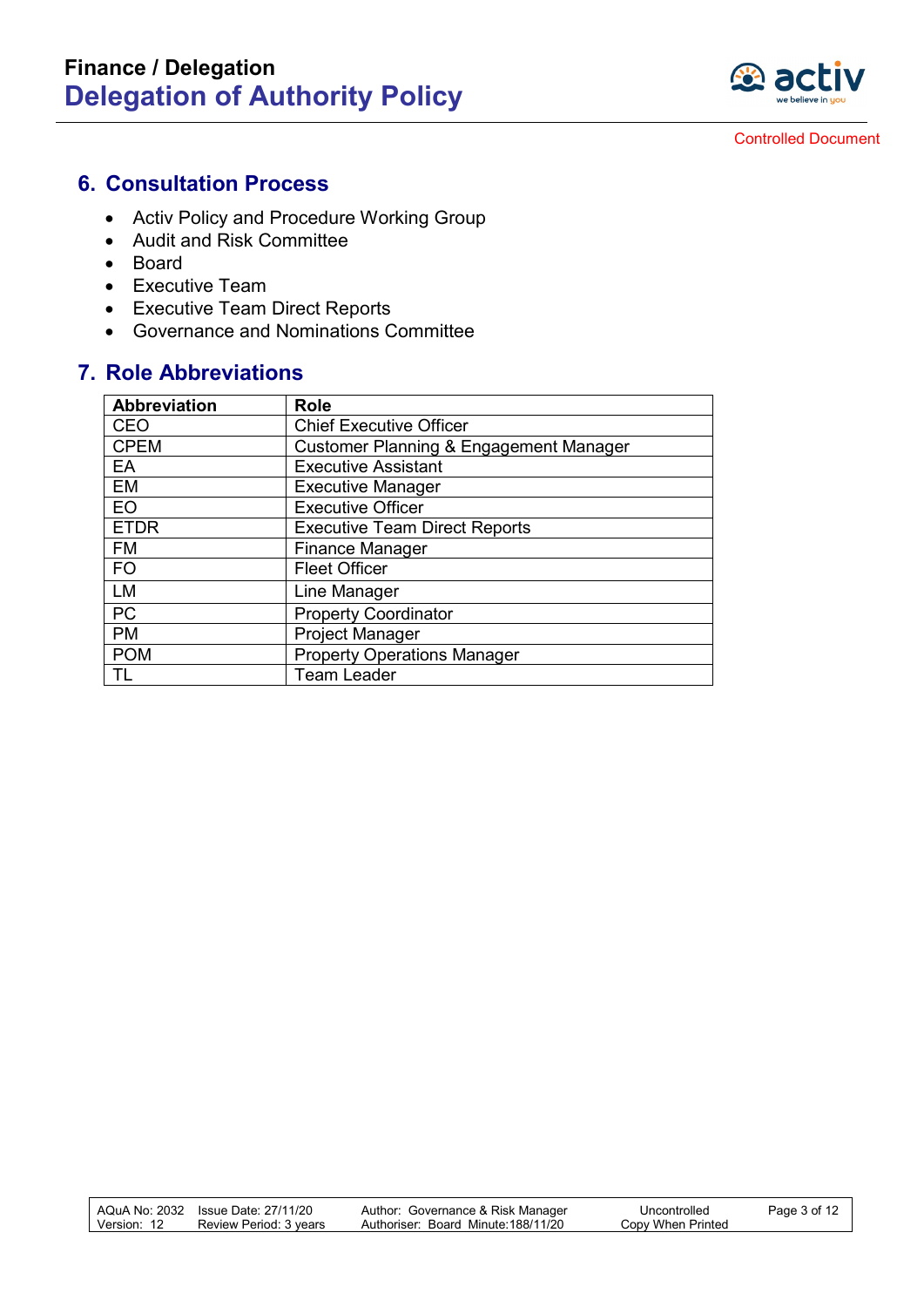

|                                                                         |              |              |              |              |              |              |                   | ו ווטטטע וטעווט וווע                                                                                                                          |
|-------------------------------------------------------------------------|--------------|--------------|--------------|--------------|--------------|--------------|-------------------|-----------------------------------------------------------------------------------------------------------------------------------------------|
|                                                                         | <b>Board</b> | CEO          | EM           | ETDR         | LM/PM        | TLEA/<br>EO  | Direct<br>Care/FO | <b>Notes</b>                                                                                                                                  |
| Section 1: Budgeted Operating (OPEX) Excluding Property Operations      |              |              |              |              |              |              |                   |                                                                                                                                               |
| 1a. Expenditure up to \$500                                             | $\Box$       | $\checkmark$ | $\checkmark$ | $\checkmark$ | $\checkmark$ | $\checkmark$ | $\checkmark$      | Any proposed project or business case<br>(whether identified as operating, capital or a                                                       |
| 1b. Expenditure up to \$5,000                                           | $\Box$       | $\checkmark$ | $\checkmark$ | $\checkmark$ | $\checkmark$ | $\checkmark$ | $\Box$            | combination) which is assessed to have a<br>high residual risk profile requires review by<br>the Audit and Risk Committee and approval        |
| 1c. Expenditure up to \$20,000                                          | $\Box$       | $\checkmark$ | $\checkmark$ | $\checkmark$ | $\checkmark$ | $\Box$       | $\Box$            | by the Board of Activ.<br>Any proposed OPEX which is in excess of<br>2.<br>\$500,000 is required to be approved by Board                      |
| 1d. Expenditure up to \$100,000                                         | $\Box$       | $\checkmark$ | $\checkmark$ | $\checkmark$ | $\Box$       | $\Box$       | $\Box$            | despite being approved as part of the budget<br>process.                                                                                      |
| 1e. Expenditure up to \$500,000                                         | $\Box$       | $\checkmark$ | $\checkmark$ | $\Box$       | $\Box$       | $\Box$       | $\Box$            | Budgeted operating expense (excluding<br>3.<br>establishment) is considered on a total cost<br>centre basis, so a cost saving on one line can |
| 1f. Expenditure more than \$500,000                                     | $\checkmark$ | $\Box$       | $\Box$       | $\Box$       | $\Box$       | $\Box$       | $\Box$            | be spent on another if the overall spend is<br>within the budgeted total year to date.                                                        |
| Section 2: Budgeted Capital (CAPEX >\$5k) Excluding Property Operations |              |              |              |              |              |              |                   |                                                                                                                                               |
| 2a. Expenditure up to \$25,000 (EOI)                                    | $\Box$       | $\checkmark$ | $\checkmark$ | $\checkmark$ | $\checkmark$ | $\Box$       | $\Box$            | Confirmation is required from Finance of<br>1.                                                                                                |
| 2b. Expenditure up to \$100,000 (1 Page)                                | $\Box$       | $\checkmark$ | $\checkmark$ | $\checkmark$ | $\Box$       | $\Box$       | $\Box$            | whether a spend is budgeted capital.<br>An annual budget is only approved when<br>2.<br>minuted by the Board, until this has been             |
| 2c. Expenditure up to \$500,000 (Full Business Case)                    | $\Box$       | $\checkmark$ | $\checkmark$ | $\Box$       | $\Box$       | $\Box$       | $\Box$            | formally signed off spend is unbudgeted.<br>Any proposed CAPEX which is in excess of<br>3.<br>\$500,000 is required to have a business case   |
| 2d. Expenditure more than \$500,000 (Full Business Case)                | $\checkmark$ | $\Box$       | $\Box$       | $\Box$       | П            | $\Box$       | □                 | prepared despite being approved as part of<br>the budget process.                                                                             |

Author: Governance & Risk Manager Authoriser: Board Minute: 188/11/20

Controlled Document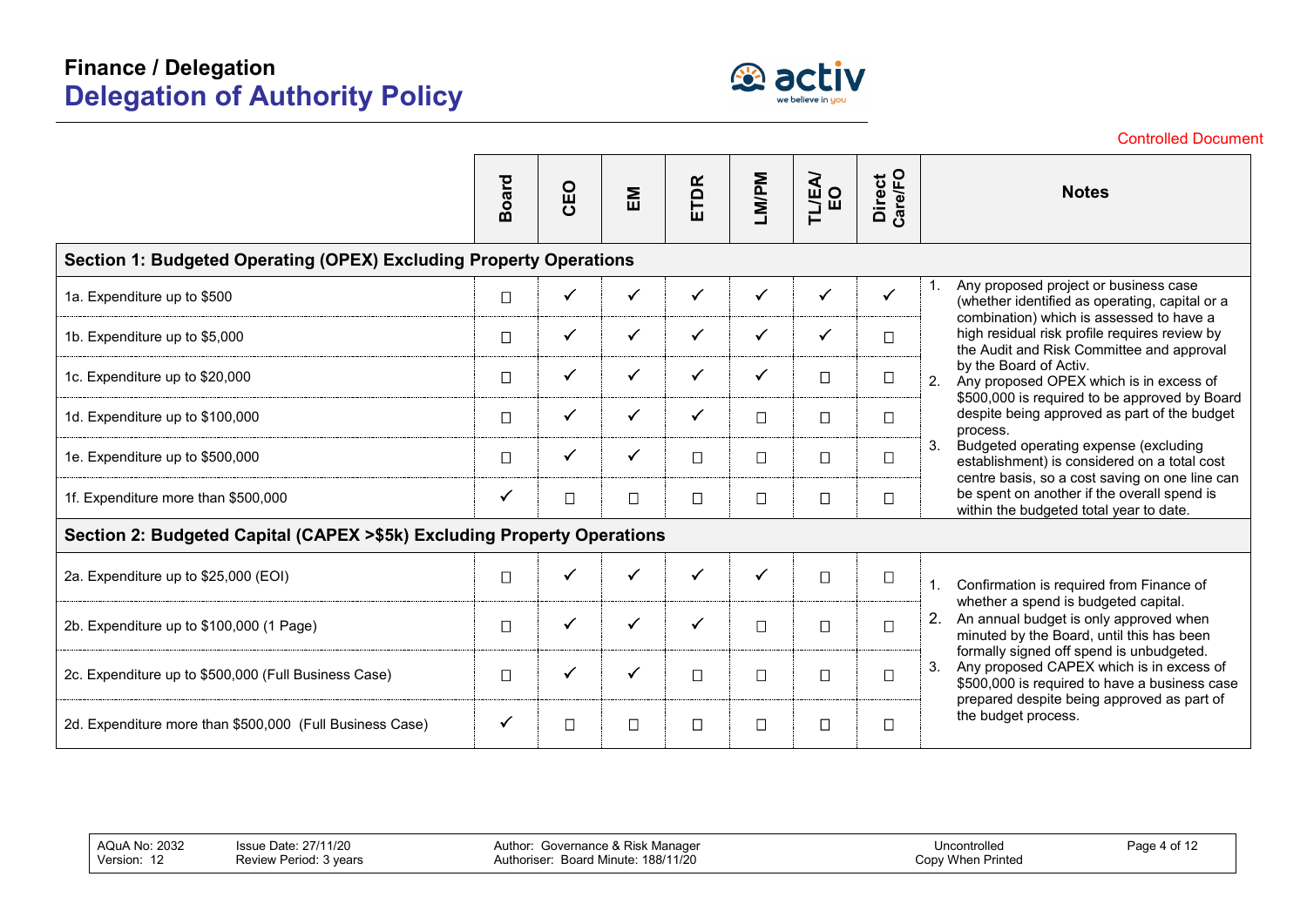

|                                                                                | <b>Board</b> | CEO          | こ            | <b>ETDR</b>  | LM/PM  | TL/EA/EO | Direct<br>Care/FO | <b>Notes</b>                                                                                                                           |  |  |  |  |  |
|--------------------------------------------------------------------------------|--------------|--------------|--------------|--------------|--------|----------|-------------------|----------------------------------------------------------------------------------------------------------------------------------------|--|--|--|--|--|
| Section 3: Unbudgeted Expenditure (CAPEX & OPEX) Excluding Property Operations |              |              |              |              |        |          |                   |                                                                                                                                        |  |  |  |  |  |
| 3a. Existing Business Case over approved spend by up to<br>\$100,000           | $\Box$       | ✓            | ✓            | $\Box$       | $\Box$ | $\Box$   | $\Box$            | Any new or unbudgeted business case<br>1.<br>(whether identified as operating, capital or a                                            |  |  |  |  |  |
| 3b. Existing Business Case over approved spend by more than<br>\$100,000       | $\Box$       | $\checkmark$ | $\Box$       | $\Box$       | $\Box$ | $\Box$   | $\Box$            | combination) which is assessed to have a<br>high inherent risk profile requires review by<br>the Audit and Risk Committee and approval |  |  |  |  |  |
| 3c. New Business Case Expenditure up to \$100,000                              | $\Box$       | $\checkmark$ | $\checkmark$ | $\Box$       | $\Box$ | $\Box$   | $\Box$            | by the Board of Activ.<br>2.<br>All unbudgeted business cases to be                                                                    |  |  |  |  |  |
| 3d. New Business Case Expenditure up to \$500,000                              | $\Box$       | ✓            | $\Box$       | $\Box$       | $\Box$ | $\Box$   | $\Box$            | validated by Finance to ensure adequate<br>support for the expenditure.                                                                |  |  |  |  |  |
| 3e. New Business Case Expenditure over \$500,000                               | $\checkmark$ | $\Box$       | $\Box$       | $\Box$       | $\Box$ | $\Box$   | $\Box$            |                                                                                                                                        |  |  |  |  |  |
| 3f. Unbudgeted OPEX up to \$20,000                                             | $\Box$       | $\checkmark$ | $\checkmark$ | $\checkmark$ | $\Box$ | $\Box$   | $\Box$            |                                                                                                                                        |  |  |  |  |  |
| 3g. Unbudgeted OPEX up to \$100,000                                            | $\Box$       | $\checkmark$ | $\checkmark$ | $\Box$       | $\Box$ | $\Box$   | $\Box$            | 3.<br>OPEX unbudgeted refers to any expenditure<br>(excluding establishment) within a cost centre                                      |  |  |  |  |  |
| 3h. Unbudgeted OPEX up to \$500,000                                            | $\Box$       | $\checkmark$ | $\Box$       | $\Box$       | $\Box$ | $\Box$   | $\Box$            | that in total is more than its approved budget<br>spend year to date.                                                                  |  |  |  |  |  |
| 3i. Unbudgeted OPEX over \$500,000                                             | $\checkmark$ | $\Box$       | $\Box$       | $\Box$       | $\Box$ | $\Box$   | $\Box$            |                                                                                                                                        |  |  |  |  |  |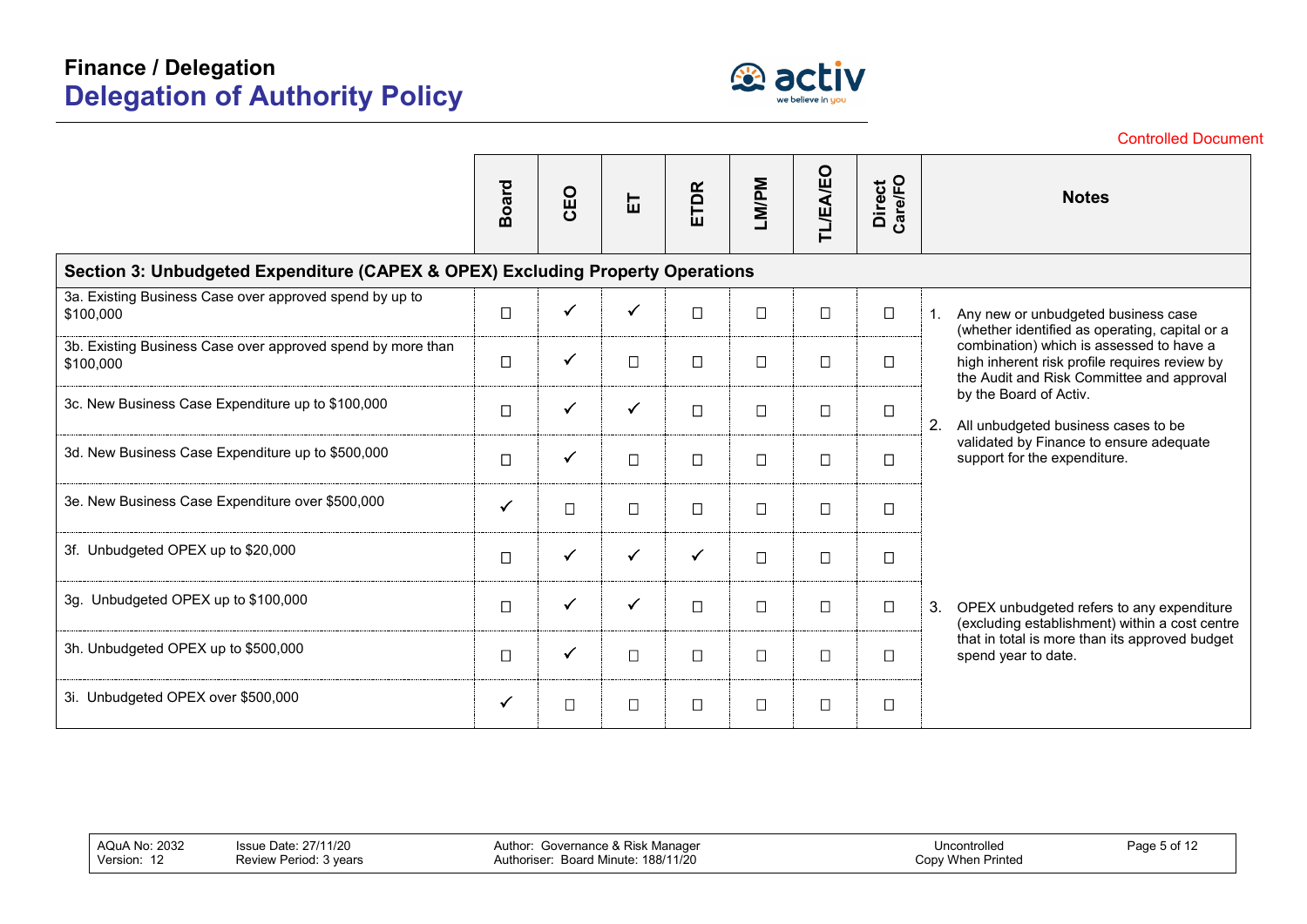

|                                                                                                           |              |              |              |              |              |              |                   | <b>Controlled Document</b>                                                                                                                  |
|-----------------------------------------------------------------------------------------------------------|--------------|--------------|--------------|--------------|--------------|--------------|-------------------|---------------------------------------------------------------------------------------------------------------------------------------------|
| Please note delegation roles for Property are<br>different to Operational delegation roles                | <b>Board</b> | CEO          | 岀            | ETDR         | <b>MOd</b>   | ပို          | Direct<br>Care/FO | <b>Notes</b>                                                                                                                                |
| <b>Section 4: Property Operations</b>                                                                     |              |              |              |              |              |              |                   |                                                                                                                                             |
| 4a. Purchase/Sale of Land and or Property                                                                 | $\checkmark$ | $\Box$       | $\Box$       | $\Box$       | $\Box$       | $\Box$       |                   |                                                                                                                                             |
| 4b. Landowner consent to building and planning related<br>documentation to give effect to Board decisions | $\Box$       | $\checkmark$ | $\checkmark$ | $\checkmark$ | $\checkmark$ | $\Box$       |                   | Item 4d *Strategic property plan detailing<br>geographical and/or functional requirements                                                   |
| 4c. Execution of documentation allowing effective asset<br>management (within level of authority)         |              | $\checkmark$ | $\checkmark$ | $\checkmark$ | $\checkmark$ |              |                   | must be reviewed and attached to the Lease<br>authorisation. Authorisation by at least one<br>member of the ET that a lease is in line with |
| 4d. Lease - in line with current strategic plan*                                                          | $\Box$       | $\checkmark$ | $\checkmark$ | $\checkmark$ | $\Box$       | $\Box$       |                   | the strategic plan. Where a lease extends for<br>a period of more than 5 years, or exceeds<br>\$500k in total, Board approval must be       |
| 4e. Budgeted OPEX & CAPEX up to \$20,000                                                                  | $\Box$       | $\checkmark$ | $\checkmark$ | $\checkmark$ | $\checkmark$ | $\checkmark$ |                   | sought prior to execution, pursuant to the<br>CEO Delegations Policy.                                                                       |
| 4f. Budgeted OPEX & CAPEX up to \$50,000                                                                  | $\Box$       | $\checkmark$ | $\checkmark$ | $\checkmark$ | $\checkmark$ | $\Box$       |                   | The Activ Common Seal must be used if the<br>$\overline{2}$ .<br>document relates to Real Property as set out                               |
| Budgeted OPEX & CAPEX up to \$100,000<br>4q.                                                              | $\Box$       | $\checkmark$ | $\checkmark$ | $\checkmark$ | $\Box$       | $\Box$       |                   | in the Constitution.<br>3.<br>Item 4b relates to the ability to execute                                                                     |
| 4h. Budgeted OPEX & CAPEX up to \$500,000                                                                 | $\Box$       | $\checkmark$ | $\checkmark$ | $\Box$       | $\Box$       | $\Box$       |                   | necessary documentation to effect Board<br>decisions around sale, purchase or                                                               |
| 4i. Budgeted OPEX & CAPEX greater than \$500,000                                                          | $\checkmark$ | $\Box$       | $\Box$       | $\Box$       | $\Box$       | $\Box$       |                   | development of land opportunities.<br>Item 4c relates to the ability to execute<br>4.                                                       |
| Unbudgeted OPEX up to \$20,000<br>4j.                                                                     | $\Box$       | $\checkmark$ | $\checkmark$ | ✓            | $\Box$       | $\Box$       |                   | documentation relating to the maintenance or<br>increased value of assets within delegated                                                  |
| 4k. Unbudgeted OPEX up to \$100,000                                                                       | $\Box$       | $\checkmark$ | $\checkmark$ | $\Box$       | $\Box$       | $\Box$       |                   | level of authority (e.g. rezoning applications,<br>building licences, building certifications, bush<br>fire plans).                         |
| 4I. Unbudgeted OPEX up to \$500,000                                                                       | $\Box$       | $\checkmark$ | $\Box$       | $\Box$       | $\Box$       | $\Box$       |                   |                                                                                                                                             |
| 4m. Unbudgeted OPEX greater than \$500,000                                                                | $\checkmark$ | $\Box$       | $\Box$       | $\Box$       | $\Box$       | $\Box$       |                   |                                                                                                                                             |

AQuA No: 2032 Issue Date: 27/11/20<br>Version: 12 Review Period: 3 year Review Period: 3 years

Author: Governance & Risk Manager Authoriser: Board Minute: 188/11/20

Uncontrolled Copy When Printed Page 6 of 12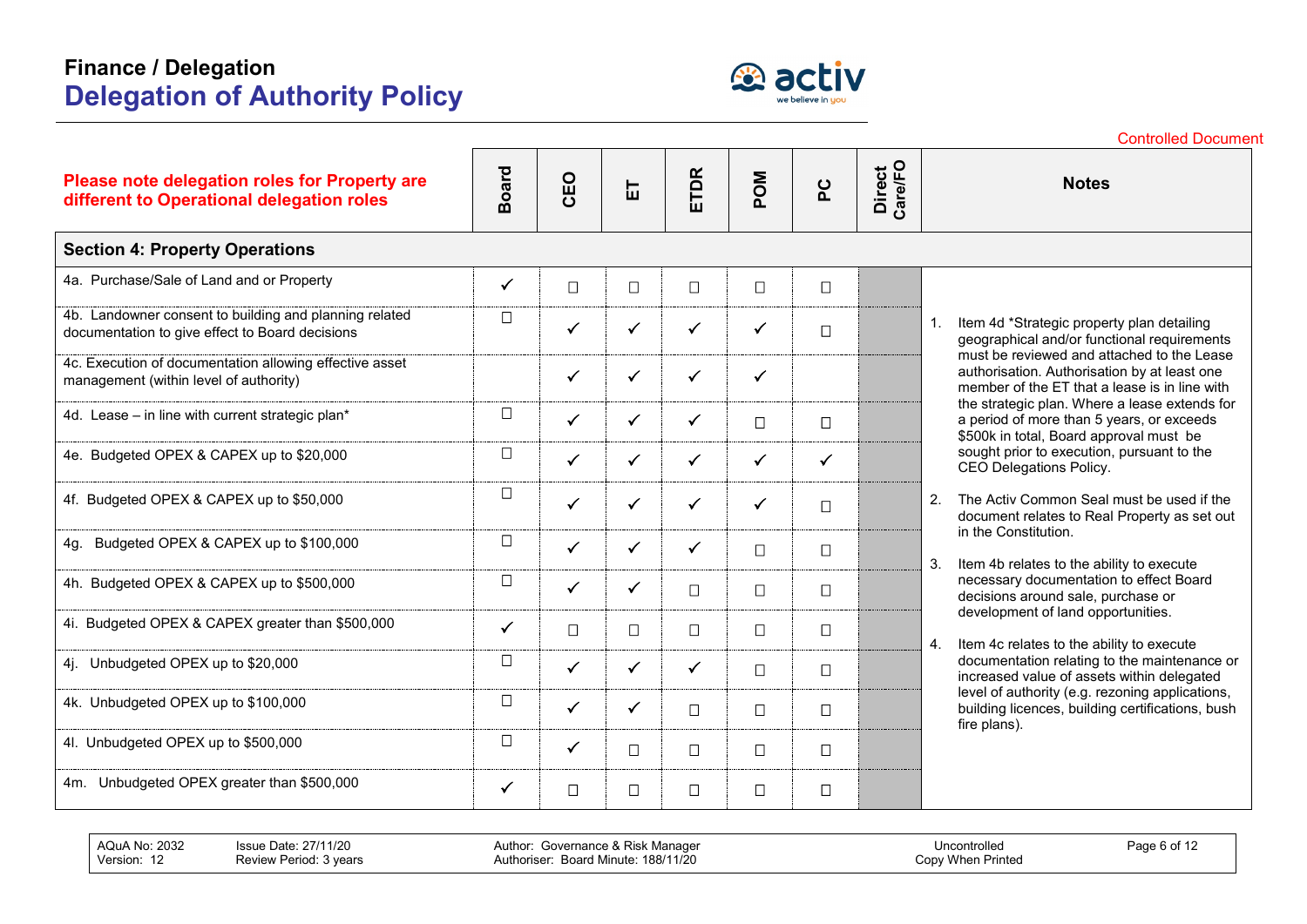

|                                                                                                                                                                                                                                                                                                                                                 |              |              |              |              |              |              |                           |                   | <b>Controlled Document</b>                                                                                                         |
|-------------------------------------------------------------------------------------------------------------------------------------------------------------------------------------------------------------------------------------------------------------------------------------------------------------------------------------------------|--------------|--------------|--------------|--------------|--------------|--------------|---------------------------|-------------------|------------------------------------------------------------------------------------------------------------------------------------|
|                                                                                                                                                                                                                                                                                                                                                 | <b>Board</b> | CEO          | 品            | ETDR         | MOd          | LM/PM        | <b>TL/EA/E</b><br>$\circ$ | Direct<br>Care/FO | <b>Notes</b>                                                                                                                       |
| <b>Section 5: Contract Execution</b><br>1. All contracts should be either an Activ template or a legal review undertaken by either Commercial Contracts Manager or Governance and Risk<br>function.<br>2. All contracts in excess of \$5k are to be recorded in the Contract Management System in accordance with Contract Registration Policy. |              |              |              |              |              |              |                           |                   |                                                                                                                                    |
| 5a. Lease (non-prop) or Contract up to \$20,000 p/a                                                                                                                                                                                                                                                                                             | $\Box$       | $\checkmark$ | $\checkmark$ | $\checkmark$ |              | $\checkmark$ | $\Box$                    |                   | Capped at 12 months                                                                                                                |
| 5b. Lease (non-prop) or Contract up to \$50,000 p/a                                                                                                                                                                                                                                                                                             | $\Box$       | $\checkmark$ | $\checkmark$ | $\checkmark$ | $\checkmark$ | $\Box$       | $\Box$                    |                   | Capped at 12 months                                                                                                                |
| 5c. Lease (non-prop) or Contract up to \$100,000 p/a                                                                                                                                                                                                                                                                                            |              | ✓            | $\checkmark$ | $\checkmark$ | $\Box$       | $\Box$       | $\Box$                    |                   | Capped at 12 months                                                                                                                |
| 5d. Lease (non-prop) or Contract more than \$100,000 p/a                                                                                                                                                                                                                                                                                        | $\Box$       | $\checkmark$ | $\checkmark$ | $\Box$       | $\Box$       | $\Box$       | $\Box$                    |                   | Capped at 5 years or \$500k (Board<br>approval required)                                                                           |
| 5d. Commercial Contracts up to \$100,000 p/a                                                                                                                                                                                                                                                                                                    | $\Box$       | $\checkmark$ | $\checkmark$ | $\checkmark$ | $\Box$       | $\Box$       | $\Box$                    |                   | Capped at 12 months                                                                                                                |
| 5f. Commercial Contracts more than \$100,000 p/a                                                                                                                                                                                                                                                                                                | $\Box$       | $\checkmark$ | ✓            | □            | $\Box$       | $\Box$       | $\Box$                    |                   | Capped at 5 years or \$500k (Board<br>approval required)                                                                           |
| 5g. Funding Contracts - Overall Funder Contracts or<br>Agreements                                                                                                                                                                                                                                                                               | $\checkmark$ | $\checkmark$ | $\Box$       | $\Box$       | $\Box$       | $\Box$       | $\Box$                    |                   | Contract review by Commercial Contracts<br>Manager required                                                                        |
| 5h. Individual Customer Funding Documentation (including<br>Service Agreements & Service Contracts)                                                                                                                                                                                                                                             | $\Box$       | $\Box$       | $\checkmark$ | $\checkmark$ | $\Box$       | $\Box$       | $\Box$                    |                   | * Customer Planning & Engagement<br>Manager only. Service Agreements and<br>Service Contracts must be approved<br>Activ templates. |
| 5i. Other documentation which implies a legal liability and<br>financial obligation (including but not limited to Memorandum<br>of Understanding/Agreements/Deeds/Contracts)                                                                                                                                                                    | $\checkmark$ | $\checkmark$ | $\checkmark$ | $\checkmark$ | $\Box$       | $\Box$       | $\Box$                    |                   | Board approval must be sought prior to<br>execution where contract is in excess of<br>\$500K.                                      |

AQuA No: 2032 Issue Date: 27/11/20<br>Version: 12 Review Period: 3 year

Review Period: 3 years

Author: Governance & Risk Manager Authoriser: Board Minute: 188/11/20

Uncontrolled Copy When Printed Page 7 of 12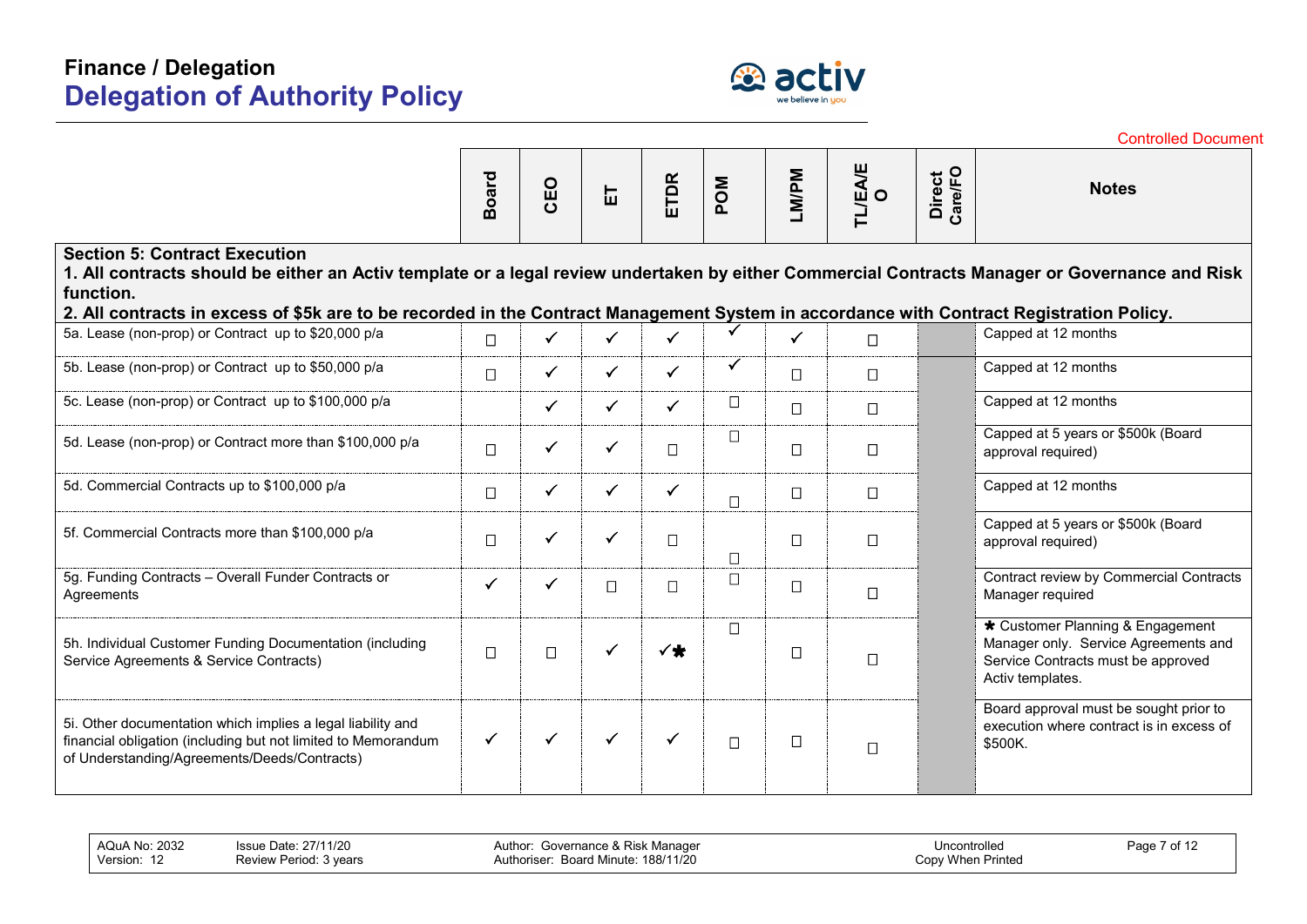

|                                                                                                                                                                                                          |              |              |              |              |              |              |              |                   | <b>Controlled Document</b>                                                                                                                                         |
|----------------------------------------------------------------------------------------------------------------------------------------------------------------------------------------------------------|--------------|--------------|--------------|--------------|--------------|--------------|--------------|-------------------|--------------------------------------------------------------------------------------------------------------------------------------------------------------------|
| <b>SECTION 5 Cont</b>                                                                                                                                                                                    | <b>Board</b> | CEO          | 品            | ETDR         | MOd          | LM/PM        | TL/EA/E<br>O | Direct<br>Care/FO | <b>Notes</b>                                                                                                                                                       |
| 5k. Other document which implies a legal liability without<br>financial obligation (including but not limited to Confidentiality<br>Agreement/Memorandum of<br>Understanding/Agreements/Deeds/Contracts) | $\Box$       | ✓            | $\checkmark$ | $\checkmark$ | $\Box$       | $\Box$       | $\Box$       |                   |                                                                                                                                                                    |
| <b>Section 6: Human Resources</b>                                                                                                                                                                        |              |              |              |              |              |              |              |                   |                                                                                                                                                                    |
| 6a. Recruitment within current budget                                                                                                                                                                    | $\Box$       | ✓            | $\checkmark$ | $\checkmark$ | $\checkmark$ | $\checkmark$ |              |                   | Role salary bandings:                                                                                                                                              |
| 6b. Recruitment unbudgeted FTE increase                                                                                                                                                                  | $\Box$       | $\checkmark$ | ✓╈           | $\Box$       | $\Box$       | $\Box$       |              |                   | Up to mid point of band $-$<br>$\bullet$<br>Managers.                                                                                                              |
| 6c. Employment Contract Variations within budget                                                                                                                                                         | $\Box$       | $\checkmark$ | $\checkmark$ | $\checkmark$ | $\checkmark$ | $\checkmark$ |              |                   | Mid point to max of band - ET.<br>Above max of band - CEO.                                                                                                         |
|                                                                                                                                                                                                          |              |              |              |              |              |              |              |                   | $\bigstar$<br>Unbudgeted direct operational FTE<br>which is supported by funding increase/<br>new customers and meets contribution<br>targets, is approved by EMs. |
| 6d. Employment Contract Variations outside budget                                                                                                                                                        | $\Box$       |              | ✓╈╈          | $\Box$       | $\Box$       | $\Box$       |              |                   | **<br>Permanent or temporary<br>recruitment that increases FTE beyond a<br>single financial year, requires CEO<br>approval.                                        |
|                                                                                                                                                                                                          |              |              |              |              |              |              |              |                   | Role reporting or team structures require<br>HR endorsement to ensure alignment of<br>organisational structure design.                                             |
| 6e. Terminations & Dismissals                                                                                                                                                                            | $\Box$       | $\checkmark$ | $\checkmark$ | $\checkmark$ | ✓            | ✓            |              |                   | All terminations are processed in<br>conjunction with HR authorisation.                                                                                            |

| 2032<br>AQuA No:<br>Version:<br>╶╹ | .27/11/20<br>.ssue<br>Period<br>vears<br>Review | Governance & Risk Manager<br>Author:<br>188/11/20<br>Board Minute:<br>thoriser: | Uncontrolled<br><b>When Printed</b><br>√opٽ | ∹aαe<br>8 of |
|------------------------------------|-------------------------------------------------|---------------------------------------------------------------------------------|---------------------------------------------|--------------|
|------------------------------------|-------------------------------------------------|---------------------------------------------------------------------------------|---------------------------------------------|--------------|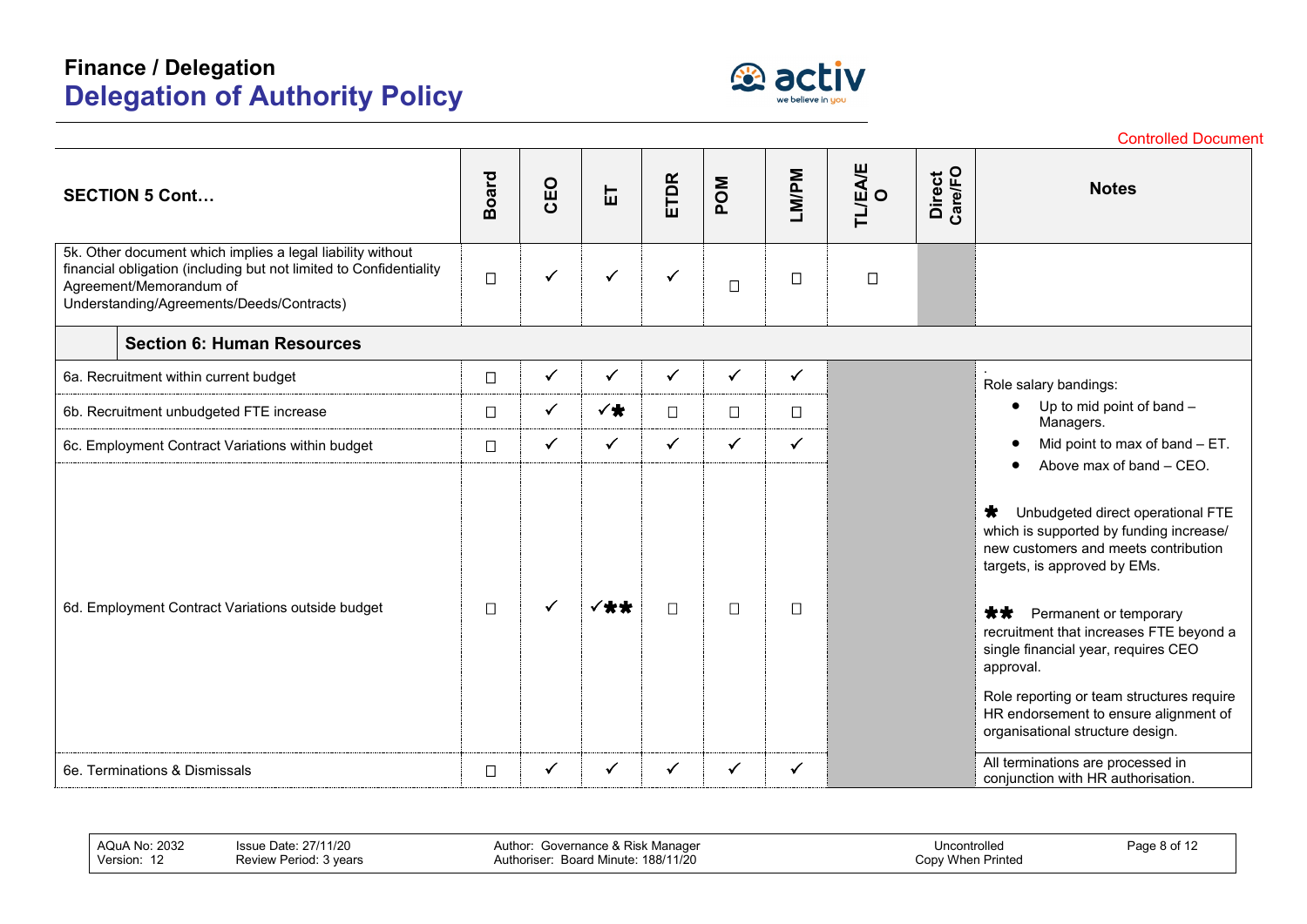

|                                  |              |              |              |        |            |              |                |                          | <b>Controlled Document</b>                                                             |
|----------------------------------|--------------|--------------|--------------|--------|------------|--------------|----------------|--------------------------|----------------------------------------------------------------------------------------|
| <b>SECTION 5 Cont</b>            | <b>Board</b> | CEO          | こ            | ETDR   | <b>MOd</b> | LM/PM        | 빚<br>ற் ഠ<br>ᄅ | Direct<br>Care/FO<br>ပြီ | <b>Notes</b>                                                                           |
| 6f. Engage Casual & Agency Staff | $\Box$       | $\checkmark$ | $\checkmark$ |        | $\Box$     | $\checkmark$ |                |                          |                                                                                        |
|                                  |              |              |              |        |            |              |                |                          | Single role redundancies within division -<br>EM Approval.                             |
|                                  |              |              |              |        |            |              |                |                          | Multiple role redundancies within division<br>- CEO Approval.                          |
| 6g. Redundancies                 | $\Box$       | $\checkmark$ | $\checkmark$ | $\Box$ | $\Box$     |              |                |                          | All redundancies to be communicated<br>through EM to CEO prior to termination<br>date. |
|                                  |              |              |              |        |            |              |                |                          | Restructure redundancies - CEO<br>Approval.                                            |

*All Establishment changes require Finance approval to ensure correct assignment and business justification.*

| <b>AQuA No: 2032</b><br>Version: | Issue Date: 27/11/20<br>Review Period: 3 years | . Governance & Risk Manager<br>Author:<br>Board Minute: 188/11/20<br>Authoriser | Uncontrolled<br>Copy When Printed | Page 9 of 12 |
|----------------------------------|------------------------------------------------|---------------------------------------------------------------------------------|-----------------------------------|--------------|
|----------------------------------|------------------------------------------------|---------------------------------------------------------------------------------|-----------------------------------|--------------|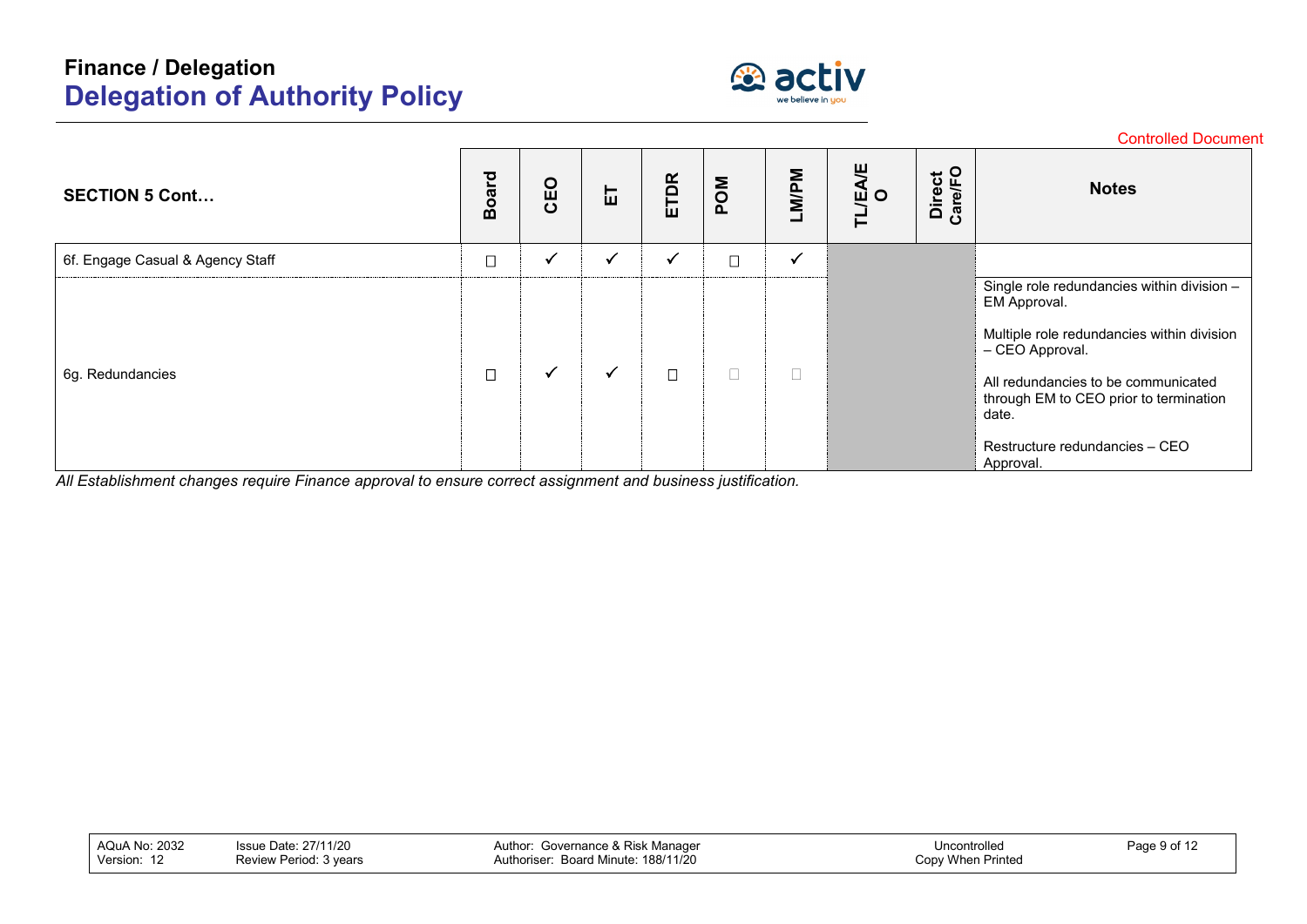

|                                                                                           | <b>Controlled Document</b> |              |              |              |              |              |                 |                                          |  |  |
|-------------------------------------------------------------------------------------------|----------------------------|--------------|--------------|--------------|--------------|--------------|-----------------|------------------------------------------|--|--|
| Please note delegation roles for Finance are<br>different to Operational delegation roles | <b>Board</b>               | CEO          | こ            | ETDR         | FΜ           | Accountant   |                 | <b>Notes</b>                             |  |  |
| <b>Section 7: Finance</b>                                                                 |                            |              |              |              |              |              |                 |                                          |  |  |
| 7a. Signatories (Addition & Amendment)*                                                   | $\Box$                     | $\checkmark$ | $\checkmark$ | $\checkmark$ | $\Box$       | $\Box$       |                 |                                          |  |  |
| 7b. Credit card limit up to \$2,000                                                       | $\Box$                     | $\checkmark$ | $\checkmark$ | $\checkmark$ | $\checkmark$ | $\Box$       |                 |                                          |  |  |
| 7c. Credit card limit up to \$5,000                                                       | $\Box$                     | $\checkmark$ | $\checkmark$ | $\checkmark$ | $\Box$       | $\Box$       |                 |                                          |  |  |
| 7d. Credit card limit more than \$5,000                                                   | $\Box$                     | $\checkmark$ | $\checkmark$ | $\Box$       | $\Box$       | $\Box$       |                 |                                          |  |  |
| 7e. Accounts Payable and payroll payments (Bank) 1 <sup>st</sup> Approval                 | $\Box$                     | $\checkmark$ | $\checkmark$ | $\checkmark$ | $\checkmark$ | $\checkmark$ |                 |                                          |  |  |
| 7f. Accounts Payable and payroll payments (Bank) 2 <sup>nd</sup> Approval                 | $\Box$                     | $\checkmark$ | $\checkmark$ | $\checkmark$ | $\checkmark$ | $\Box$       |                 |                                          |  |  |
| 7g. Debt facilities                                                                       | $\checkmark$               | $\checkmark$ | $\Box$       | $\Box$       | $\Box$       | $\Box$       |                 | ET & ETDR approval sits within approvers |  |  |
| 7h. Customer credit facilities up to \$200,000                                            | $\Box$                     | $\checkmark$ | $\checkmark$ | $\checkmark$ | $\Box$       | $\Box$       | functional area |                                          |  |  |
| 7i. Customer credit facilities more than \$200,000                                        | $\Box$                     | $\checkmark$ | $\checkmark$ | $\Box$       | $\Box$       | $\Box$       |                 |                                          |  |  |
| 7j. Term deposit                                                                          | $\Box$                     | $\checkmark$ | $\checkmark$ | $\checkmark$ | $\Box$       | $\Box$       |                 |                                          |  |  |
| 7k. Bank administration - closing/opening bank accounts                                   | $\Box$                     | $\checkmark$ | $\checkmark$ | $\checkmark$ | $\Box$       | $\Box$       |                 |                                          |  |  |
| 7l. Banking Institution change                                                            | $\Box$                     | $\checkmark$ | $\checkmark$ | $\Box$       | $\Box$       | $\Box$       |                 |                                          |  |  |
| 7m. Statutory returns                                                                     | $\Box$                     | $\checkmark$ | $\checkmark$ | $\checkmark$ | $\checkmark$ | $\Box$       |                 |                                          |  |  |
| 7n. Letter of Credit                                                                      | $\Box$                     | $\checkmark$ | $\checkmark$ | $\checkmark$ | $\Box$       | $\Box$       |                 |                                          |  |  |

AQuA No: 2032 Issue Date: 27/11/20<br>Version: 12 Review Period: 3 year Review Period: 3 years Author: Governance & Risk Manager Authoriser: Board Minute: 188/11/20 Uncontrolled Copy When Printed Page 10 of 12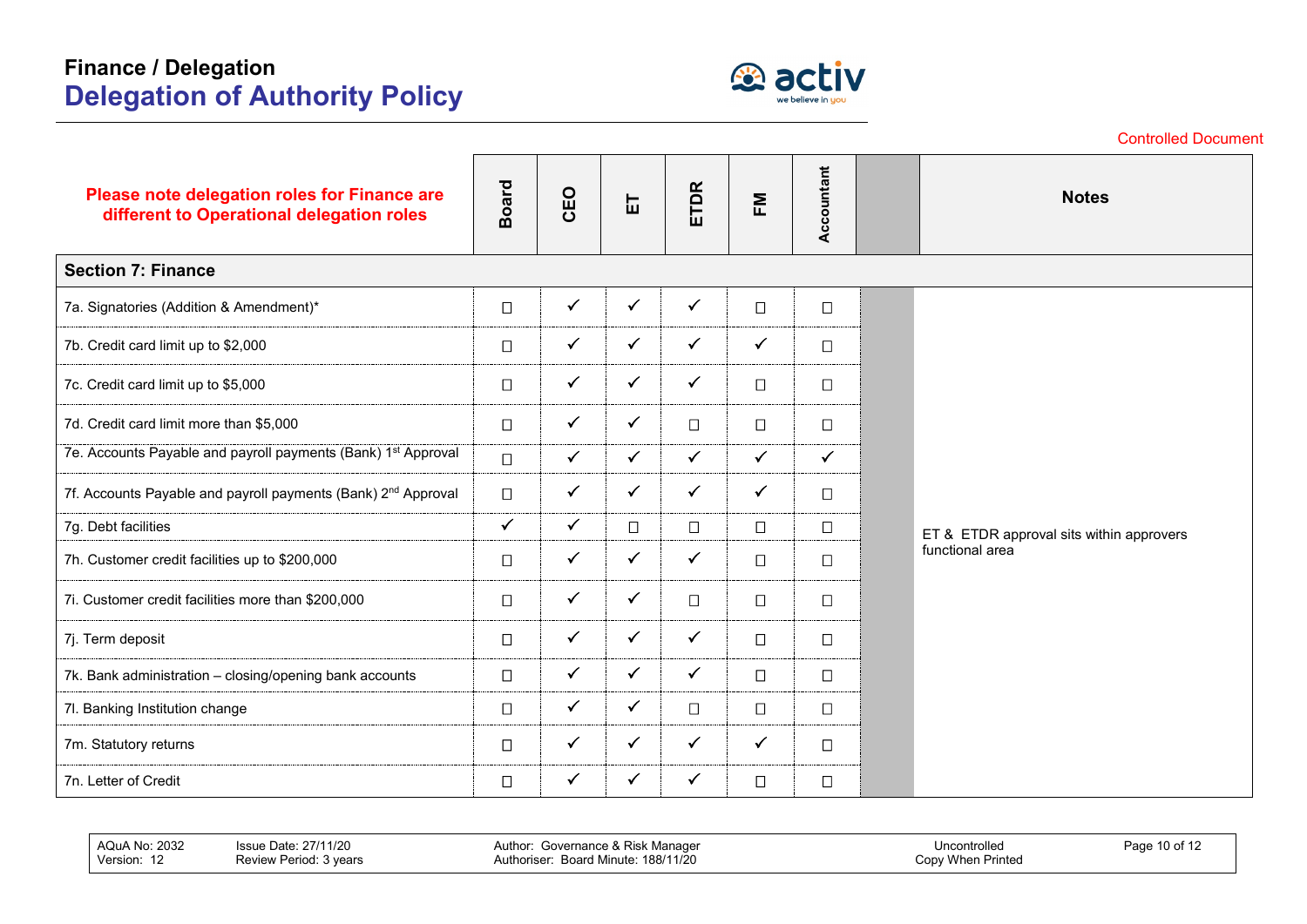

|                                                                                           |              |              |              |              |                         |            |  | <b>Controlled Document</b> |  |  |  |
|-------------------------------------------------------------------------------------------|--------------|--------------|--------------|--------------|-------------------------|------------|--|----------------------------|--|--|--|
| Please note delegation roles for Finance are<br>different to Operational delegation roles | <b>Board</b> | CEO          | こ            | <b>ETDR</b>  | $\mathsf{F} \mathsf{M}$ | Accountant |  | <b>Notes</b>               |  |  |  |
| <b>Section 8: Finance</b>                                                                 |              |              |              |              |                         |            |  |                            |  |  |  |
| 8a. Bad Debt Write-Off <\$2,000                                                           | $\Box$       | $\checkmark$ | $\checkmark$ | ✓            | v                       | $\Box$     |  |                            |  |  |  |
| 8b. Bad Debt Write-Off \$2,001 - \$5,000                                                  | $\Box$       | $\checkmark$ | $\checkmark$ | $\checkmark$ | $\Box$                  | $\Box$     |  |                            |  |  |  |
| 8c. Bad Debt Write-Off \$5,001 - \$10,000                                                 | $\Box$       | $\checkmark$ | √            | $\Box$       | $\Box$                  | $\Box$     |  |                            |  |  |  |
| 8d. Bad Debt Write-Off >\$10,000                                                          | $\Box$       | $\checkmark$ | $\Box$       | $\Box$       | $\Box$                  | $\Box$     |  |                            |  |  |  |

| AQuA No: 2032<br>Version: | Issue Date: 27/11/20<br>Review Period: 3 years | Governance & Risk Manager<br>Author:<br>: Board Minute: 188/11/20<br>Authoriser | Uncontrolled<br>Copy When Printed | Page 11 of 12 |
|---------------------------|------------------------------------------------|---------------------------------------------------------------------------------|-----------------------------------|---------------|
|                           |                                                |                                                                                 |                                   |               |